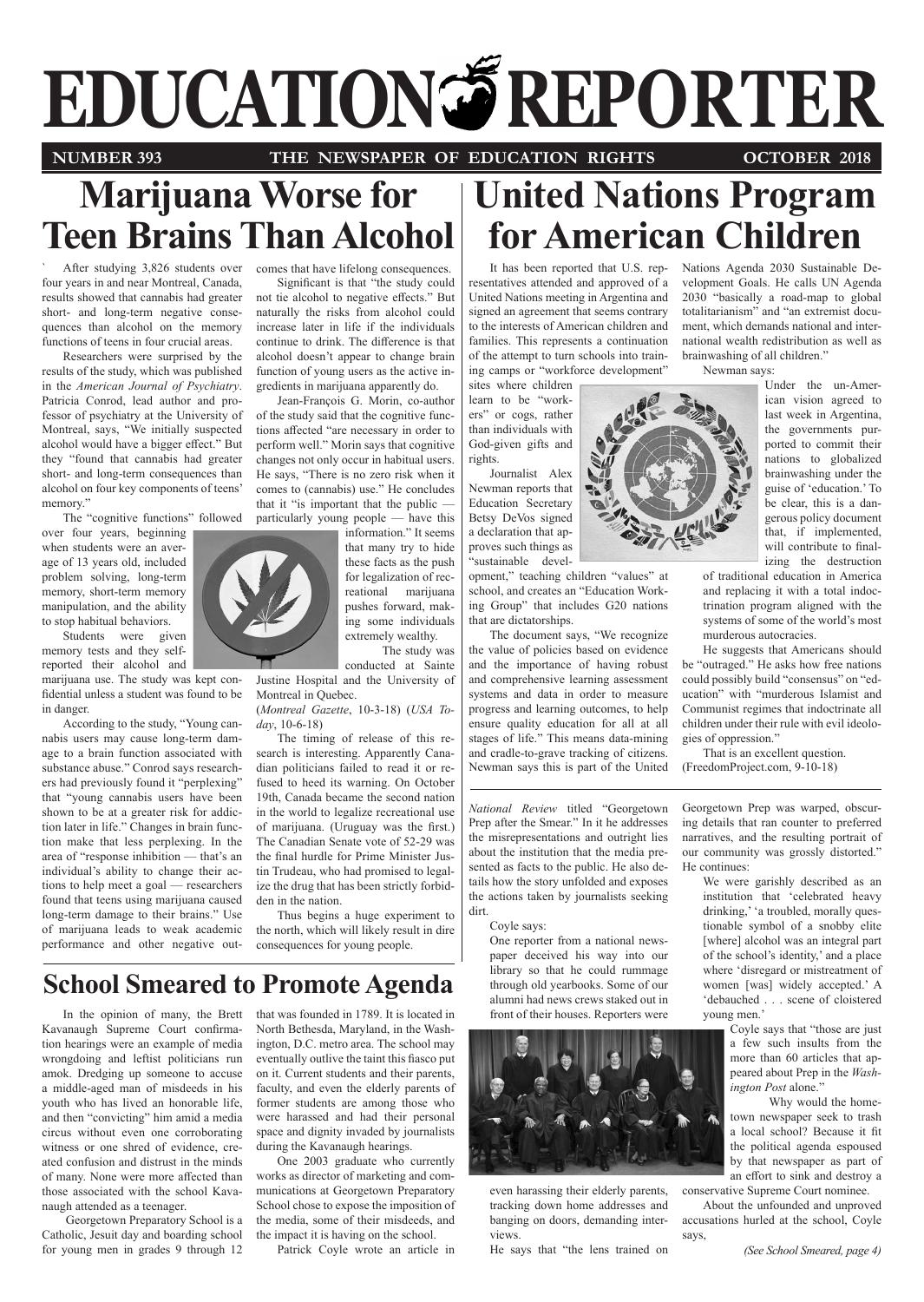# **DUCATION** *BRIEFS*

**The new president of the San Francisco School Board, Stevon Young, has dropped the Pledge of Allegiance from the start of monthly meetings in favor of "quotes or the writings of a range of inspirational Americans, including writer Toni Morrison, gay rights icon Harvey Milk, and novelist James Baldwin."** (DailyWire.com, 10-14-18)

**At a football game halftime in Jackson, Mississippi, the Forest Hills High School "band staged a halftime skit that depicted police being held at gunpoint."**  Under normal circumstances that skit would be horrendous, but the school was at an away game at Brookhaven High in a town where six days earlier two police officers were killed in the line of duty. The high school band director at Forest Hills was suspended and the school district issued an apology. "In the skit, a handful of students dressed as doctors and nurses pointed fake AR-15-style rifles at other students dressed as SWAT team members." (CNN.com, 10-9-18)

**An anti-Trump Georgetown University professor expressed her displeasure about Brett Kavanaugh's nomination to the Supreme Court by writing on Twitter: "Look at [this] chorus of entitled white men justifying a serial rapist's arrogated entitlement.** All of them deserve miserable deaths while feminists laugh as they take their last gasps. Bonus: we castrate their corpses and feed them to swine? Yes." Dr. Carol Christine Fair tweeted other hate-filled and profane statements. At first the university did nothing. Then it was decided that instead of teaching students, she "will accelerate previously scheduled international research travel." (FoxNews. com, 10-5-18)

 **Sworn Statement of Ownership** The *Education Reporter* is published monthly at 7800 Bonhomme, St. Louis, MO 63105. Publisher: Eagle Forum Education & Legal Defense Fund, 7800 Bonhomme, St. Louis, MO 63105. Known bondholders, mortgages, or other security holders: none. Information on circulation not required as no advertising is carried.

Education Reporter (ISSN 0887-0608) is published monthly by Eagle Forum Education & Legal Defense Fund with editorial offices at 7800 Bonhomme Ave., St. Louis, MO 63105, (314) 721- 1213. Editor: Virginia Barth. The views expressed in this newsletter are those of the persons quoted and should not be attributed to Eagle Forum Education & Legal Defense Fund. Annual subscription \$25. Back issues available @ \$2. Periodicals postage paid at Alton, Illinois.

Web site: www.phyllisschlafly.com E-mail: education@phyllisschlafly. com

# **Book of the Month E College? Only If It's 'Reliable'**

On July, 23, 2015, Joy Pullmann wrote about obtaining a college education in The Federalist. Pullmann, the editor of that publication, said:

Our country is substituting for the nobility of honest work that anyone can aspire to a false nobility of credentialing that requires permissionchecking from elites to obtain. One might recognize this as a distinctly authoritarian and inegalitarian view. In America, we don't have royalty, and we used to look askance at people here who clothed themselves in its trappings. Now, we treat the credentialed as royalty, and my guess it's because our pervasive progressivism teaches people to revere the 'expert' and trust him to run their lives instead of stepping up to run our own

One way for people to reassert their self-government is to honestly assess whether hopping on the college bandwagon

is a genuinely good choice for them. Pullmann continues, "Every American deserves a quality K-12 education that negates the need to backfill with the liberal arts at the collegiate level. Almost nobody gets that, though, and while college isn't for everyone that doesn't mean no one should do it."

 The Federalist article begins with an introduction to The Apprentice School for Navy shipbuilders located in Newport News, Virginia. It is statistically as difficult to gain admission to that school as it is to Harvard University. Pullmann says, "The United States has few such apprenticeship opportunities now." She says, "There are many reasons for this, among which I'd tag huge entry barriers such as minimum wage and minimum working-age laws (it costs Apprentice School sponsors \$270,000 per apprentice), but a central one is certainly culture." She says, "Many Americans, including our political leaders from both parties, now cruelly and falsely insist that a college degree is a non-negotiable ticket to a middle-class life."

Then she quotes a statement that Mike Petters, the CEO of Huntington Ingalls, which owns the school, gave the *New York Times*. Petters says, "If you're in the two-thirds of Americans that don't have a college degree, how do you feel if someone says to be a success, you have to have it? It shouldn't be a requirement for middle-class life. We have people in our organization who don't and are great, who've raised families and had great lives." (7-13-15)

In the same article, Pullmann provides a list of colleges that may be worth the money, time, and effort, and from which parents reliably stand a chance of getting back a child who hasn't been brainwashed by wacko, leftist professors. In a takeoff on the list of fruits and vegetables that are most free of pesticides, Pullmann calls her list of colleges "The Clean 15."

Unlike the list of foods that are safer to buy organic that is called the "Dirty Dozen," the list of "dirty" colleges would be closer to twelve-hundred than

> to twelve. In fact, Pullmann's list actually includes only 14 schools because she refused to pad it to equal fifteen. And to one of them, Wheaton College, she adds a caveat. Pullmann says about Wheaton, that "it seems to be

tilting quite left in some departments." **St. John's College is Reliable**

Included among those on Pullmann's list is St. John's College. It began in Maryland in 1696 as King William's School, and boasts four signers of the Declaration of Independence as founders. It is the third-oldest college in the U.S.

In addition to the Annapolis, Maryland campus, the school opened a second campus in Santa Fe, New Mexico in 1964.

St. John's is a coeducational, liberal arts college with no religious affiliation.

The curriculum at St. John's includes focus on great works and great ideas. "Students translate selected texts in Ancient Greek and French, while learning about the nuances of important texts and examining their deeper meaning." They take "three semesters of Greek, three semesters of French, and two semesters of English prose and poetry." The program of study "also includes three years of laboratory science including biology, physics, and chemistry, plus four years of mathematics."

Individual class sizes at St. John's range from 13 to 19 students and the overall professor to student ratio is 1:8. Students can be involved in theater and musical groups. They can join the pho-*(See College, page 4)*







**Good Pictures Bad Pictures: Porn-Proofing Today's Young Kids,**  Kristen A. Jenson, Glen Cove Press LLC, 2nd edition - 2018, \$17.57



This 49-page book is currently one of Amazon's 100 best-selling parenting books. Among its positive reviews is one written by a mother whose child was traumatized after seeing naked people on a friend's phone. Both children are six years old. We live in a time when six-year-olds not only have cell phones but also the ability to access pornography.

Author Kristen Jenson founded ProtectYoungMinds.org, "a website that empowers parents with tools to help their kids to reject pornography."

The book's Introduction is titled "Why We're Not Crazy for Writing This Book." The short explanation of why they're not crazy is because the average age of exposure to porn in the U.S. is nine. Nine years old!

The way to stop the pornography epidemic is to arm young people through education.

Jenson writes, "Looking at pornography tricks the brain into turning on very powerful feelings that are difficult to control, especially for kids. And that can become a big problem."

One example of ways the author explains this sensitive subject to children occurs when the mother in the story picks up a toy race car. She says to her child, "Pretend this car is real. The gas pedal is like the attraction center. The brakes are like the thinking brain. What would happen if you pushed the gas to the floor and the brakes weren't working?"

The young boy in the story to whom she is reading replies, "I would crash and get hurt."

Then the mother says:

Right. Pornography is dangerous because viewing it can put the feeling brain and its attraction center in charge of driving you, a long time before your thinking brain has strong enough brakes to control those kinds of feelings. And that can lead to developing an out-of-control addiction.

She hands the child the toy car and asks, "So, what are you going to do if you run into bad pictures?" The child answers, "I'm going to keep my thinking brain in charge by not looking at pornography."

In an ideal world, we wouldn't need to teach children about such things. In the world in which we live it has become a necessary priority. Rampant pornography addiction is ruining families and has an extremely negative impact on society.

Jenson has written a book for even younger children titled *Good Pictures Bad Pictures Junior*.

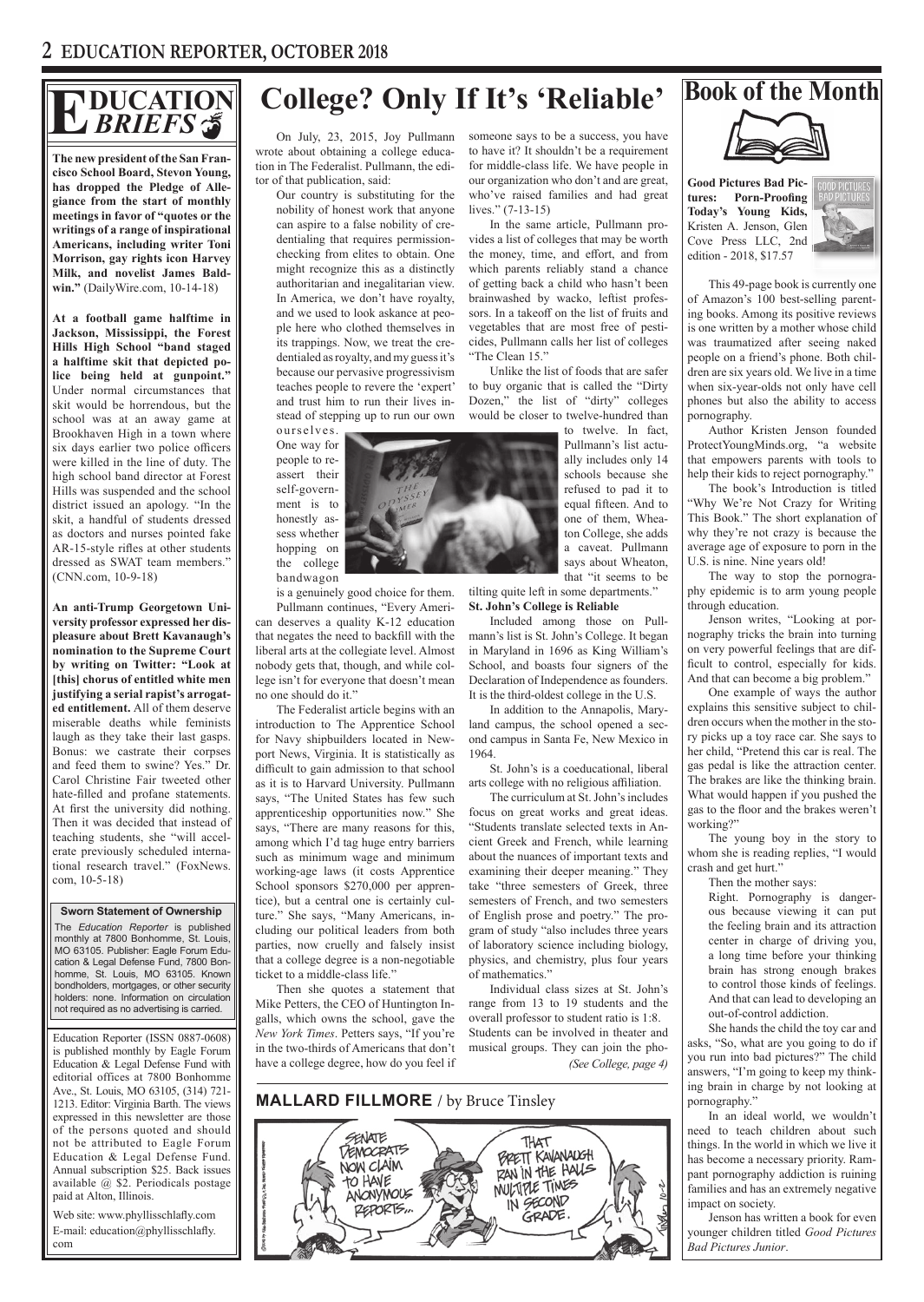# **FOCUS: Free Lunches for Alabama Schools?**

#### **by Daniel Sutter**

*Originally published by the Heartland Institute in* School Reform News *on September 13, 2018. Reprinted with permission*.

Several dozen Alabama school districts are offering free lunches to all students this year. Economists have long claimed that "There's no such thing as a free lunch!" Although I don't think that Alabama schools have proven economists wrong, this case illustrates a challenge of limiting government.

According to the Alabama Department of Education, school systems offering free lunches this year include Birmingham and Tuscaloosa city schools, and Mobile, Montgomery, Barbour, and Crenshaw county schools.

More than 4,000 schools nationally take advantage of the Community Eligibility Provision (CEP) of the Healthy, Hunger-Free Kids Act of 2010, funded by the U.S. Department of Agriculture (USDA). The CEP provides free lunches and breakfasts, long available to children from low income households, to all children in qualifying low-income schools regardless of family income.

Economists' skepticism about free lunches flows from the most fundamental economic fact of our world, scarcity. Scarcity means that our wants and desires exceed our ability to satisfy them, or that we can't have everything we want. Resources used for lunch cannot be used for other things.

Alabama's school lunches are not

free; they cost us as federal taxpayers. They are better described as zero priced, as USDA funds let schools charge students a price of zero. The government cannot provide lunches or breakfasts or college, healthcare, or any other good — free; it, and taxpayers, can only pay the bill.

Even if not free, is the CEP good policy? Answering this involves two separate questions. The first is the wisdom of free lunches for children from



low-income families. The second is whether extending this to all students in low-income schools makes sense.

Poor children have long received free school lunches. Educators (and citizens) realize that hungry children will learn less, defeating the purpose of public schooling. Charities and school PTAs began providing lunches in the early 1900s. States and the Federal Government helped during the Great Depression. Congress passed the National School Lunch program in 1946.

School lunch programs also encourage healthy eating. One out of three American children today is overweight. Lunch programs let children eat at least one reasonably healthy meal each day.

But what about feeding children from well-to-do families? I can afford to feed my son, even though he attends a school which may be eligible for the CEP funds. Surely this is a waste of our tax dollars.

College football season is rapidly approaching, so I will borrow a "Not So Fast!" from retired coach and famed sports broadcaster Lee Corso. Providing free lunches for all students in lowincome schools offers some advantages. Parents must sign their children up for free or reduced-price lunches. The CEP keeps children from slipping through a crack and going hungry. Schools save money otherwise spent on reviewing applications and verifying income eligibility.

Furthermore, children who do not pay for lunch may be stigmatized. Whether recipients of government assistance should be stigmatized is a very divisive question. We can debate whether adults should be held accountable for their choices that perhaps contribute to being on government assistance. But stigmatizing children for the (potential) sins of their parents seems cruel.

Collecting money from children who still must pay is costly and problematic for schools. Should children without lunch or lunch money go hungry? If allowed to eat, the district may never collect the money owed. Aggressive collection efforts, like pinning notes to parents on the child's school uniform, again impacts children far more than parents. But it's hard to blame school administrators either. Paying for lunches for children whose parents can afford to pay strains tight budgets.

Fiscal conservatives sometimes suggest that government can easily be kept in check by cutting waste. The late William Niskanen, long-time President of the Cato Institute, remarked that in all his decades in Washington, he never saw any budget line labeled "waste, fraud, and abuse." Not paying for lunches for wellto-do kids might seem like a no-brainer. But controlling government spending almost always requires difficult choices.

*Daniel Sutter earned his Ph.D. in economics from George Mason University. He is the Affiliated Senior Scholar* 

*at the Mercatus Center and Professor of Economics at the Manuel H. Johnson Center for Political Economy at Troy University in Alabama. Professor Sutter specializes* 



*in the economics of weather but his skills translate to other areas, such as analyzing school lunch programs.*

# **Homeschooling Gains Popularity With Oregon Parents**

### **by Jeff Reynolds**

*Originally published by the Heartland Institute in* School Reform News *on September 12, 2018. Reprinted with permission*.

Homeschooling is an increasingly popular option for Oregon parents who want to participate directly in their children's education.

More than 22,000 Oregon children, out of an estimated 578,947 total children, are registered as homeschoolers, an August 24 news story by KATU.com reporter Jackie Labreque reports. The total number of homeschooled children is likely higher because not all parents comply with the state Department of Education's reporting requirements.

Oregon parents who want to educate their children at home are required to file paperwork with the local government school education service district (ESD) within ten days of the child's withdrawal from a government or private school. **Personalization Appeals**

## Sweet Home, Oregon resident Dana Morehead homeschooled her two chil-

dren for 16 years. Morehead says the benefits of homeschooling were well worth the time and expense.

"It was a full-time job, but I loved *(See Salaries, page 4)* | it," Morehead said. "It allowed me to in-<br>(See Homeschooling, page 4)

dividualize their education, to focus on what they were weak on and what they were strong in, and encourage them to develop their skills to the best of their abilities."

Brian Ray, president and cofounder of the National Home Education Research Institute, says the ability to personalize curricula to meet children's individual needs is a significant advantage home education holds over other choices available to parents.

"When you homeschool, you can customize, or individualize, the curriculum," Ray said. He continued:

If a child has some challenges at traditional school, what do you do? You give him an individualized education plan, or IEP. Well, that's kind of like homeschooling. If you want it to be, home education can be a oneyear-long IEP, and you don't have to pay anybody to do it. The taxpayer doesn't have to pay anybody to do it.

**Concern for Their Kids**

Morehead says homeschooling gave her the ability to ensure her children were receiving the skills they needed to succeed.

"I have a lot of parents talk to me and ask me questions about homeschooling and how to get started," Morehead

# **Texas School Staff Members Earn Six-figure Salaries, Study Finds**

## **by Samantha Fillmore**

*Originally published by the Heartland Institute in* School Reform News *on August 16, 2018. Reprinted with permission*.

Some 7,000 Texas government school staff and teachers account for \$1 billion in annual costs to local and state taxpayers, a new report states.

In July, auditors for Open The Books, a nonprofit government-spending watchdog organization, found that 7,327 Texas public school superintendents, administrators, teachers, and athletic directors drew six-figure annual salaries. The study found that less than 6 percent

of the members of the \$100,000 Club, as the study calls them, actively teach in a classroom. (OpenTheBooks.com) **Numbers That Jump Out**

Lennie Jarratt, project manager for the Center for Transforming Education at The Heartland Institute, which publishes *Budget & Tax News*, says it's obvious something is wrong with Texas' government school system.

"The biggest numbers that jump out, and the ones that people should be paying attention to, are the 7,300 educators making around six figures," Jarratt said. He continued:

Some principals are making over \$300,000 annually. There's a huge imbalance somewhere in the system. Adam Andrzejewski, CEO and founder of Open The Books, says pub-

lic school officials are receiving lavish perks financed by taxes and debt.

 "There were pampered superintendents receiving huge severance pay for terminated contracts and massive salaries at districts with

how their money is being spent at the **Unions, Boards vs. Taxpayers**

Jarratt says labor unions and public school boards have created a feedback loop that continually ratchets spending upward.

growing debt," Andrzejewski said. "It's important for taxpaying Texans to know public school level across the state."